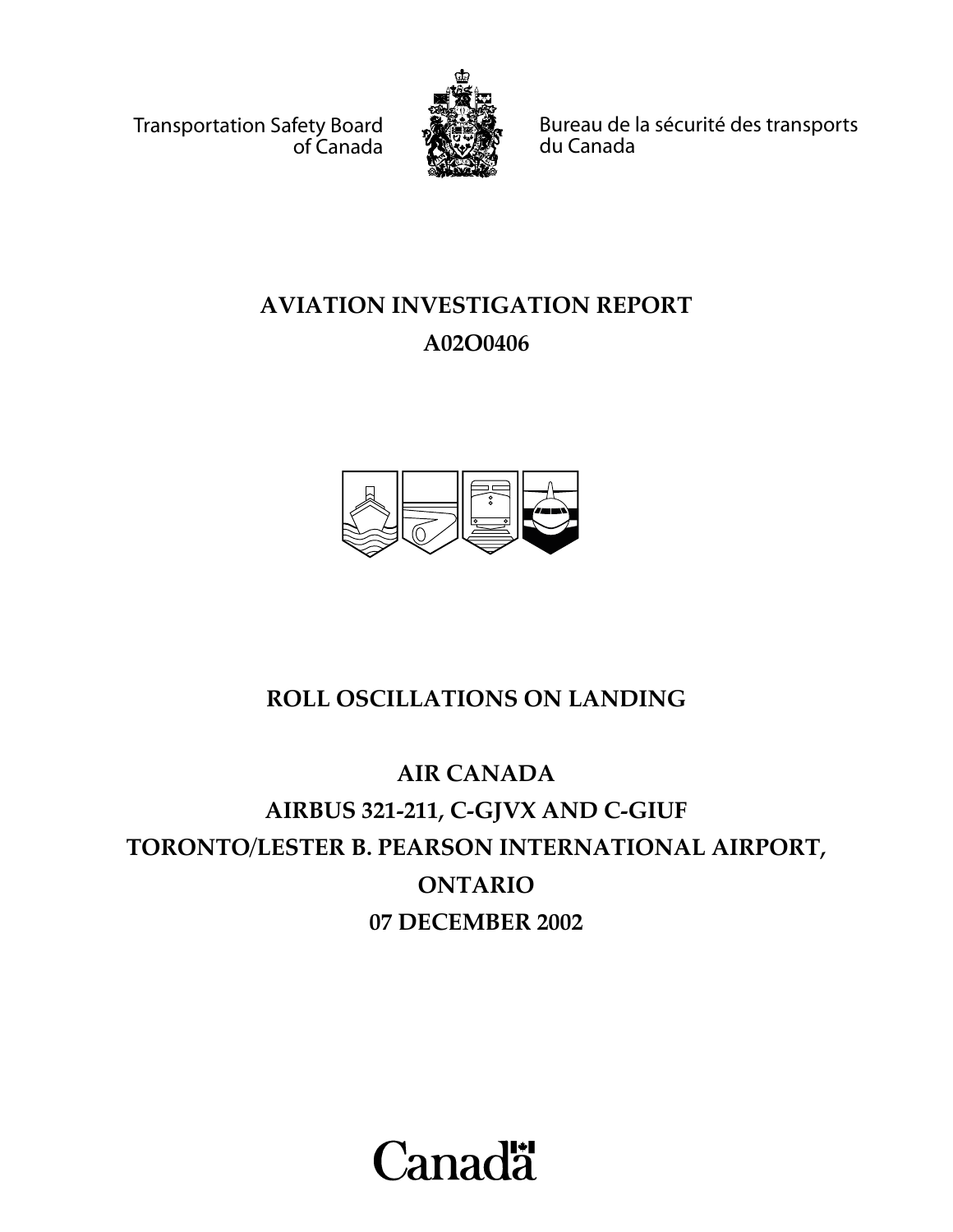The Transportation Safety Board of Canada (TSB) investigated this occurrence for the purpose of advancing transportation safety. It is not the function of the Board to assign fault or determine civil or criminal liability.

## Aviation Investigation Report

## Roll Oscillations on Landing

Air Canada Airbus A321-211, C-GJVX and C-GIUF Toronto/Lester B. Pearson International Airport, Ontario 07 December 2002

# Report Number A02O0406

## *Summary*

At approximately 1607 Eastern standard time (EST), Air Canada Flight 457 (ACA457), an Airbus A321-211 aircraft (registration C-GJVX, serial number 1726) was on approach to Toronto/Lester B. Pearson International Airport (LBPIA), Ontario, with 123 passengers and 6 crew on board. At approximately 140 feet above ground level (agl), on final approach to Runway 24R with full flaps selected, the aircraft experienced roll oscillations. The flight crew levelled the wings and the aircraft touched down firmly. During the approach, the aircraft had accumulated mixed ice on areas of the wing and the leading edge of the horizontal stabilizer that are not protected by antiice systems.

Approximately three hours later on the same day, Air Canada Flight 1130 (ACA1130), an Airbus A321-211 aircraft (registration C-GIUF, serial number 1638), with 165 passengers and 7 crew on board was on approach to Runway 24R at LBPIA. At 1859 EST and approximately 50 feet agl, the aircraft experienced roll oscillations. The flight crew conducted a go-around, changed flap settings, and returned for an uneventful approach and landing. At the gate, it was noted that the aircraft had accumulated ice on areas of the wing and the leading edge of the horizontal stabilizer that are not protected by anti-ice systems. There was no damage to either aircraft nor injury to the crew or passengers.

Given the similarities between these two occurrences, this report presents the Board's investigations of both occurrences: A02O0405 (C-GJVX) and A02O0406 (C-GIUF).

*Ce rapport est également disponible en français.*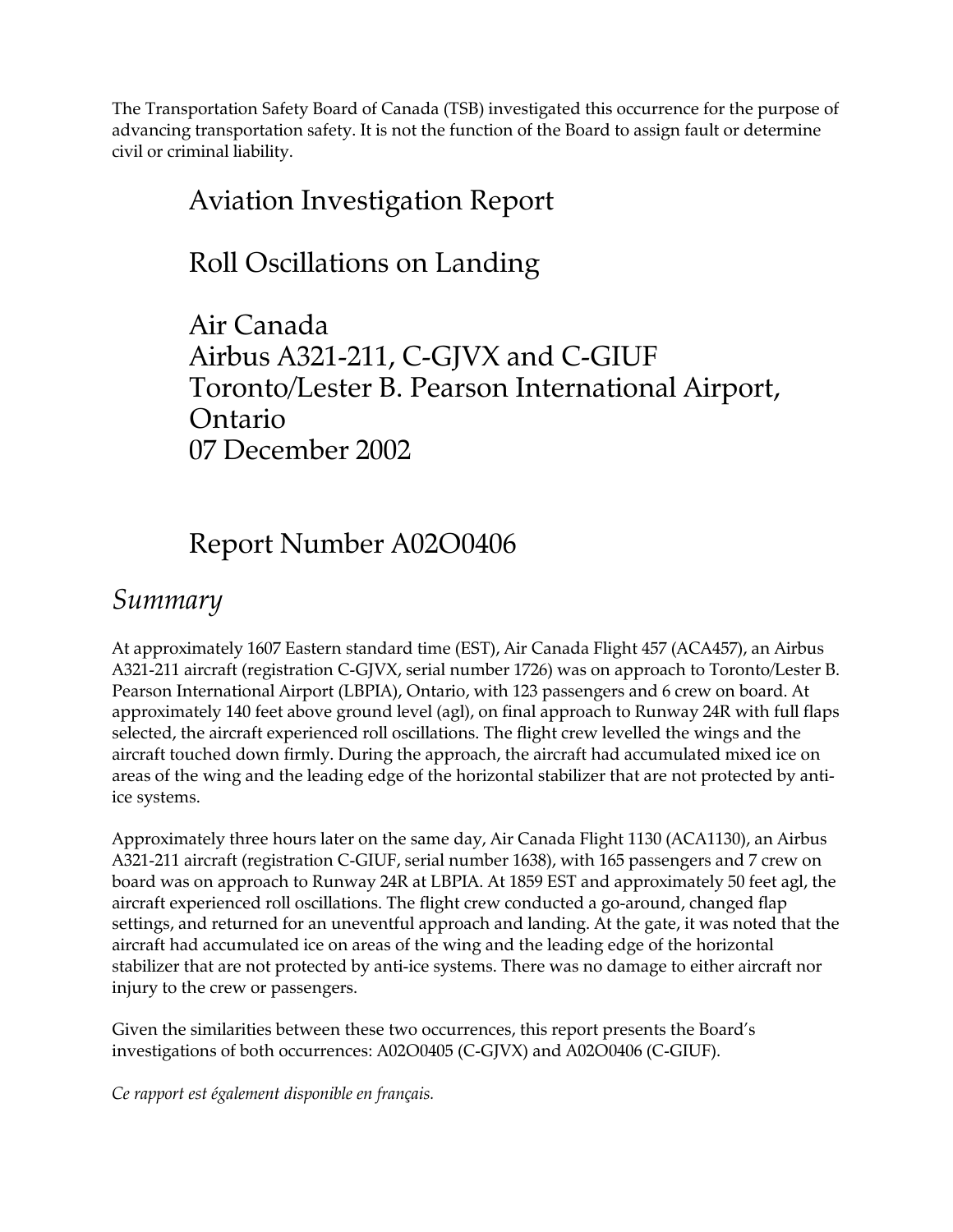## *Other Factual Information*

### *General*

Both aircraft were dispatched in accordance with Air Canada's dispatch system, which included up-to-date meteorological information issued by NAV CANADA and Environment Canada. En route, the pilots received updated weather information through the datalink systems; consequently, the pilots of both aircraft were aware that moderate icing conditions were forecast for the region during the period the aircraft were scheduled to arrive at Toronto/Lester B. Pearson International Airport (LBPIA), Ontario.

As the aircraft were being vectored for landing,  $\frac{1}{4}$  to  $\frac{1}{2}$  inch of ice accumulated on the visual ice indicators. Both aircraft used engine and wing anti-ice while flying in the icing conditions. In addition, as both aircraft were landing with full flaps (CONFIG FULL), their approach speeds (Vapp) were increased, in accordance with Air Canadaís *A321 Aircraft Operating Manual*, to VLS (lowest selectable airspeed) plus five knots to accommodate an approach conducted with CONFIG FULL in icing conditions. The autopilot systems were selected OFF between 500 and 1000 feet above ground level (agl) in preparation for landing.

The two aircraft performed as expected until the roll oscillations began at approximately 140 feet agl during the approach of ACA457 and at approximately 50 feet agl for ACA1130. At that point the pilot at the control of each aircraft attempted to bring the wings level by initiating side-toside stick movement up to the stops at a frequency of approximately 0.5 hertz. Although the pilots attempted to dampen these oscillations by applying right and left stick inputs up to the stops, the magnitude of the oscillations actually increased. At this point, the pilot flying the first aircraft (ACA457) decreased power, and the aircraft touched down. In the second aircraft (ACA1130), the pilot flying decided to advance the throttles and conduct a go-around. Both decisions resulted in successful landings. In preparation for their second landing attempt, the pilots of ACA1130 decided to use CONFIG 3 and adjusted the approach speed accordingly. The second approach and landing were uneventful. No other landing anomalies were reported at LBPIA during this time frame.

### *Weather*

It was noted during post-landing observations by Air Canada personnel that the aircraft had accumulated as much as  $\frac{3}{4}$  inch of mixed ice on those areas of the wing and horizontal stabilizer not equipped with wing anti-ice. For both flights these observations did not include information specific to ice accretion on the flap leading edge.

Weather reports for the periods covering both flights forecasted icing in the region of LBPIA at altitudes between 2000 feet and 9000 feet above sea level (asl). Cloud top temperature was estimated to be -10°C. An outside air temperature of -10°C was recorded at 6000 feet asl. Pilot reports (PIREPs) of moderate icing were received, the first approximately three minutes after ACA457 had landed and the second approximately one hour later. Cloud tops were reported at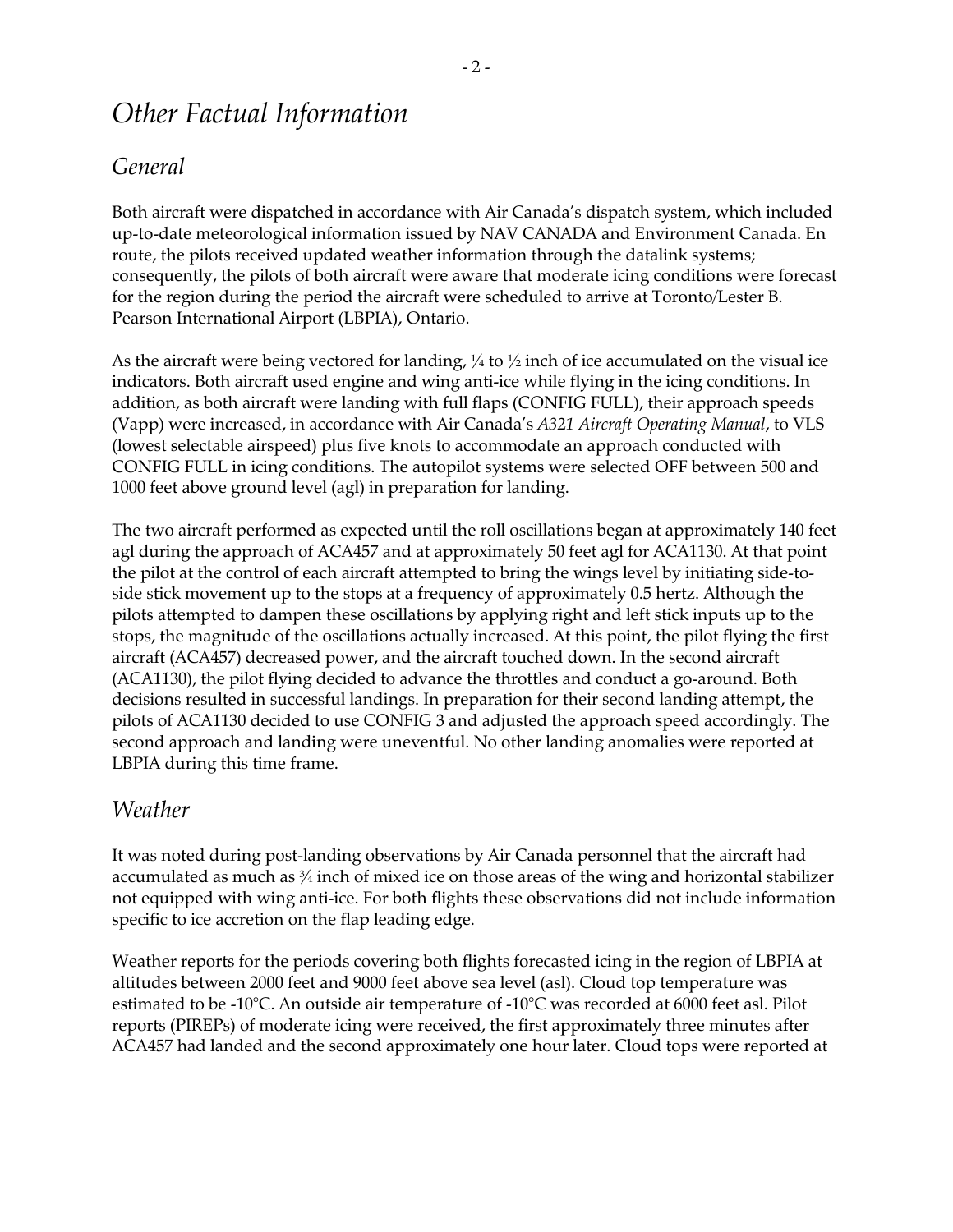5000 and 7000 feet asl, respectively. The PIREPs received approximately 30 to 40 minutes after the second occurrence indicated moderate-to-severe icing in cloud. The moderate icing reports were close to Toronto, with the cloud tops at 6000 feet asl.

Drizzle was reported at LBPIA at 2000 feet by an observer at the surface, with the temperature at 0°C, approximately 45 minutes after ACA1130 landed. A surface-based precipitation occurrence sensor system at LBPIA also noted drizzle between 1929 and 2015, $^1$  approximately 15 minutes after ACA1130 landed. No drizzle was observed during the ACA457 occurrence earlier in the day. Drizzle droplet size ranged from 100 to 500 microns. Federal Aviation Regulation (FAR) 25.1419, Appendix C envelope for certification of flight in icing conditions has maximum mean effective drop diameter between 40 and 50 microns.

The 1600 LBPIA METAR $^2$  was winds 220° true (T) at 13 knots, visibility 5 statute miles (sm) in haze, ceiling 2200 feet agl overcast and temperature 0°C. The 1900 LBPIA METAR was winds  $230^{\circ}$  T at 13 knots, visibility 6 sm in haze, ceiling 1800 feet agl overcast and temperature  $0^{\circ}$ C.

### *Roll Oscillations*

Flight data recorder (FDR) data relative to the occurrences were available for both aircraft. In each occurrence, the roll oscillations began at approximately 140 agl for ACA457 and at approximately 50 feet agl for ACA1130. Aileron inputs were applied to counter the roll oscillations with side-to-side lateral sidestick movement at a frequency of about 0.5 hertz, and aileron and spoiler response appeared consistent with roll commands.

There were no registered faults with the yaw damper or with any other flight control systems. The occurrence aircraft were equipped with the elevator aileron computer (ELAC) L81 software.

## *Airbus Testing*

In December 1998, two similar events occurred involving a foreign carrier's A321 aircraft landing in CONFIG FULL in icing conditions. The roll oscillations were attributed to ice accretion, particularly on the flap leading edges, affecting the slot between the main flaps and wing box. Because the main flaps are similar on the A320 and A321, and no events of this nature were ever reported on the A320, the icing conditions were considered to have caused the events and no changes to the



**Photo 1.** Ice accretion on main flaps leading edges from a December 1998 A321 event

<sup>1</sup> All times are eastern standard time (Coordinated Universal Time minus five hours).

 $2^2$  A METAR is an aviation routine weather report.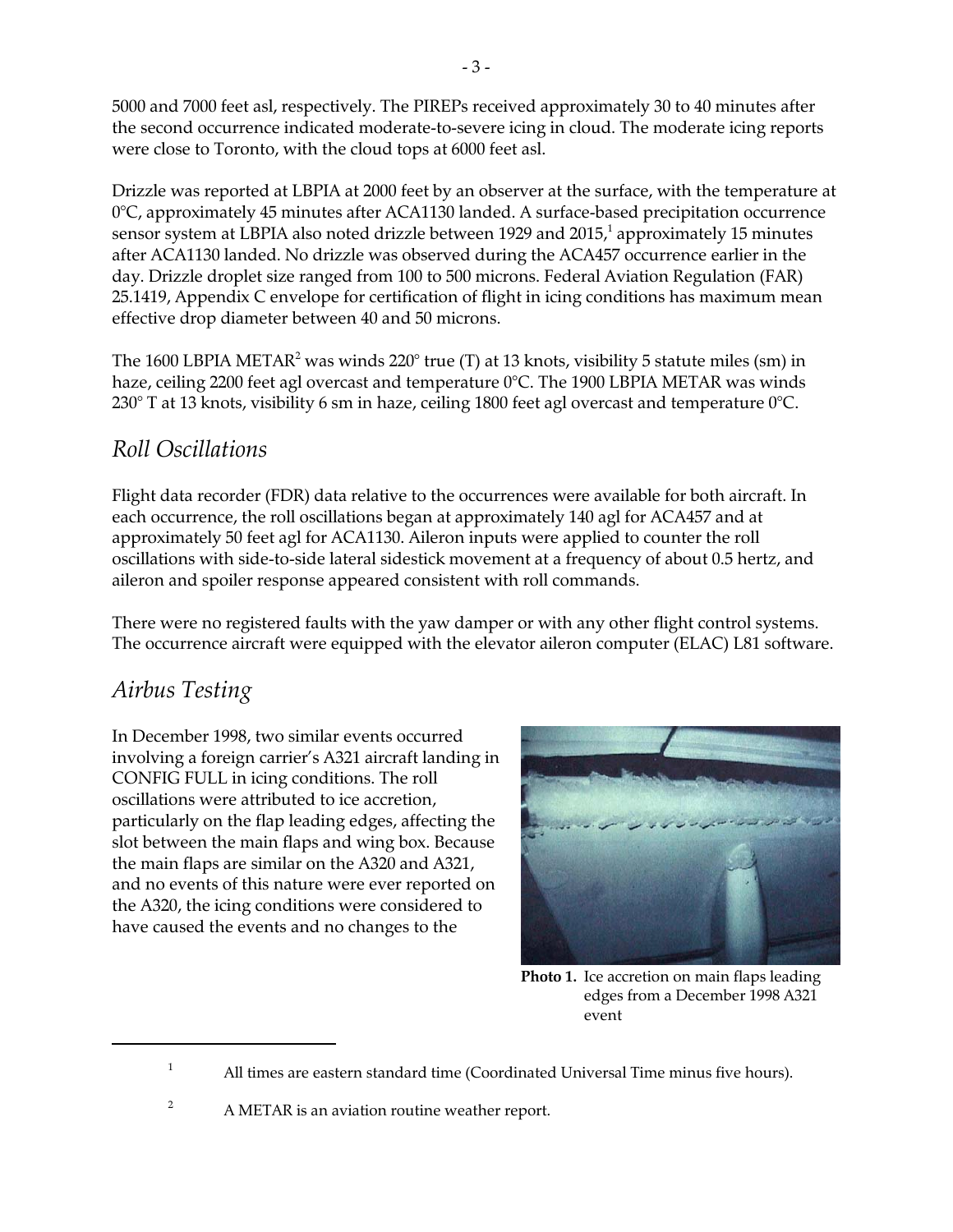aircraft were deemed necessary. Although main flaps are similar on A320 and A321, the flap design on A321 is different: the A321 has a double-slotted flap system, whereas the A320 has a single-slotted flap system.

Modifications to the A321 ELAC software were made after a landing occurrence in February 2001 in which there was wing-tip damage. This occurrence also involved roll oscillations in a significant crosswind but with no icing. Consequently, revision L82 to the ELAC software was introduced to reduce the roll sensitivity while in CONFIG FULL. L82 modifications concern the normal, lateral flight control laws. Specifically, roll and yaw damper orders were modified to reduce roll rate and bank angle associated with rudder pedal input in CONFIG FULL below 150 knots. In addition, in CONFIG 3 and in CONFIG FULL in response to a roll sidestick input turn coordination, rudder activity, and lateral load factor are optimized and in response to a lateral gust induced roll effect is minimized. The L82 software modification was certified and installed in four Air France A321 aircraft in April 2003 for a six-month in-service evaluation. The in-service evaluation of the Air France aircraft showed a reduction in roll control activity.

Following the Air Canada A321 occurrences of 07 December 2002, Airbus analysed the available FDR data. Engineering simulations were carried out using an A321 aerodynamic model to match theoretical behaviour with the actual behaviour of the aircraft on approach as observed in the ACA1130 FDR data. The simulations, however, did not take into account the actual winds nor the effects of icing on the aerodynamic response, and the model did not accurately simulate ground effect. In addition, poor sampling rates of some of the FDR parameters affected the accuracy of the simulations. Taking into account these limitations, the results suggested that there was an increase in spoiler roll efficiency during the ACA1130 occurrence compared with the theoretical model, possibly due to ice on the flaps, the effects of which were not aerodynamically modelled. The fact that ACA1130 did not encounter the roll oscillations during its second approach could be partially explained by the fact that, in CONFIG FULL, any sidestick roll demand produces immediate spoiler extension, thereby increasing roll response, whereas in CONFIG 3, the spoilers will extend only if the roll order exceeds a threshold. As a result of the Air Canada occurrences, Airbus issued a Flight Operations Telex in December 2002 that recommended that CONFIG 3 be used for landing in conditions of anticipated moderate-tosevere icing. The Flight Operations Telex also recommended that flight in icing conditions be minimized with flaps extended, and, in the case of significant ice accumulation, the approach speed should be no lower than VLS plus 10 knots.

To determine the effects of significant ice accretion when flaps are extended, Airbus conducted flight tests in natural icing conditions using both the A321 and the A320 for comparison purposes. The aircraft were flown into icing conditions with flaps extended in CONFIG 2, as was the case during the initial descent of ACA1130 and ACA457. Test points were conducted to assess both the clean and iced aircraft response using both roll direct and normal, lateral flight control laws, $^3$  The testing indicated that similar amounts of ice accreted on both the non-de-iced

 $3$  The "direct" law is the flight control law that uses the lowest level of computer flight control, while the "normal" law uses the highest level of computer flight control. In direct laws, roll control surfaces deflections are directly proportional to roll stick input. In normal, lateral flight control laws, roll sidestick input is considered as a roll rate demand (for bank angles below 33 degrees) whereas a pedal input corresponds to a sideslip demand.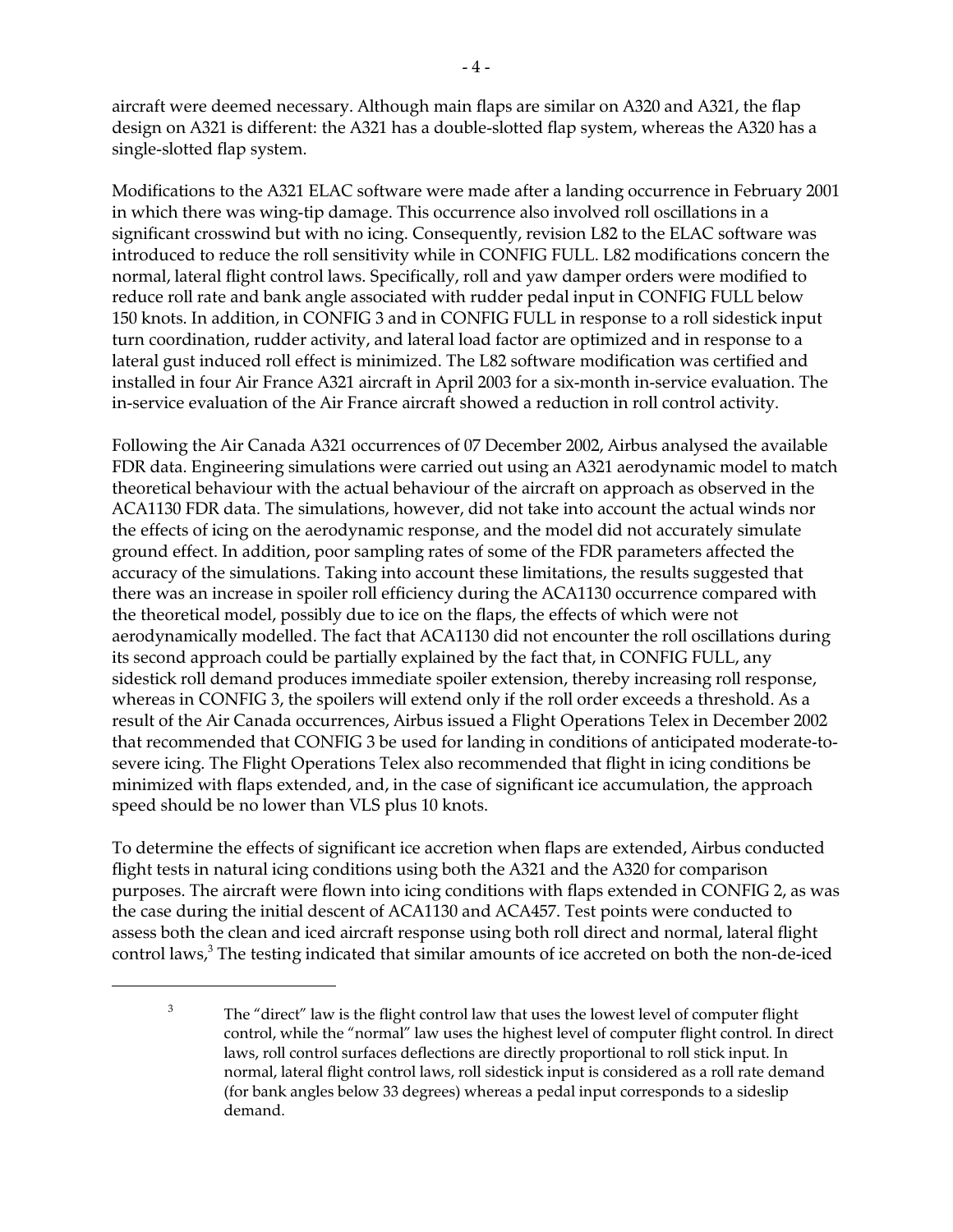slat and flap leading edges on both aircraft types. It was found that, in the roll direct mode, on both aircraft similar ice accretion on flaps induces a similar spoiler roll efficiency increase in both CONFIG 3 and CONFIG FULL, but with the effects more pronounced in CONFIG FULL. Furthermore, ice trials performed in the normal, lateral, flight control law mode, have shown that in these conditions, roll sensitivity was increased on the A321 but not on the A320.

In January 2003, another roll oscillation event involving another operator occurred in crosswind landing conditions, similar to the February 2001 event. Further analysis by Airbus of the normal, lateral flight control laws indicated that even without ice, the A321 has less stability margin than the A320, in both CONFIG 3 and CONFIG FULL. The icing trials showed that the reduction in stability margin was more significant in the A321 when iced up, compared to the A320 under similar conditions. It was concluded that the roll sensitivity and stability margin are affected by the aerodynamic response, the *normal, lateral flight control law*, and resultant pilot input.

To recover adequate stability margins on the non-iced A321 comparable with the non-iced A320 and to improve roll response in icing conditions, Airbus designed new A321 normal, lateral flight control laws, which were introduced in 2004. As part of this effort, wind tunnel tests were performed in August 2003 using different ice shapes based on the icing trials. The goal was to develop an aerodynamic model incorporating icing effects on flaps. Following the icing tests, a further review of the crosswind events indicated that roll difficulties could be encountered under significant crosswind or moderate to severe turbulence when landing in CONFIG FULL, depending on factors such as rudder pedal inputs and gusts. The new software standards, ELAC L83 and L91, consist of modifications to the normal, lateral flight control laws, which will incorporate changes based on both the crosswind and icing analyses. Airworthiness Directive F-2004-147, issued by France's Direction Générale de l'Aviation Civile (DGAC) on 18 August 2004 and adopted as is by Transport Canada (TC), mandates the installation of ELAC L83 or L91 software in A321 aircraft before 31 December 2005.

### *Airbus A321 Certification*

The degree of TCís involvement in the Airbus A321 certification was governed by the international bilateral "Agreement Between the Government of Canada and the French Republic on Airworthiness.î This agreement requires that the importing authority accept findings of compliance made by the exporting authority as if it had made them itself. However, the bilateral agreement also allows the importing authority to become familiar with the product and the certification process applied by the exporting authority. Using a risk management philosophy, TC determines the extent of any such familiarization on a case-by-case basis. Certification items determined to warrant more detailed familiarization are addressed by a visit to the factory. For the A321, TC did conduct a familiarization site visit to France, but the team did not include a member of the flight test group, who would normally conduct a review of performance and handling in icing.

The Airbus A321-211 was certified by TC as a derivative of the Airbus A320 aircraft certification. The basis of certification for the A320 is defined in TC's Type Certificate Data Sheet A-166, Appendix X1. This document details the exporting authority's certification requirements and additional Canadian requirements. That same document also defines the basis of certification for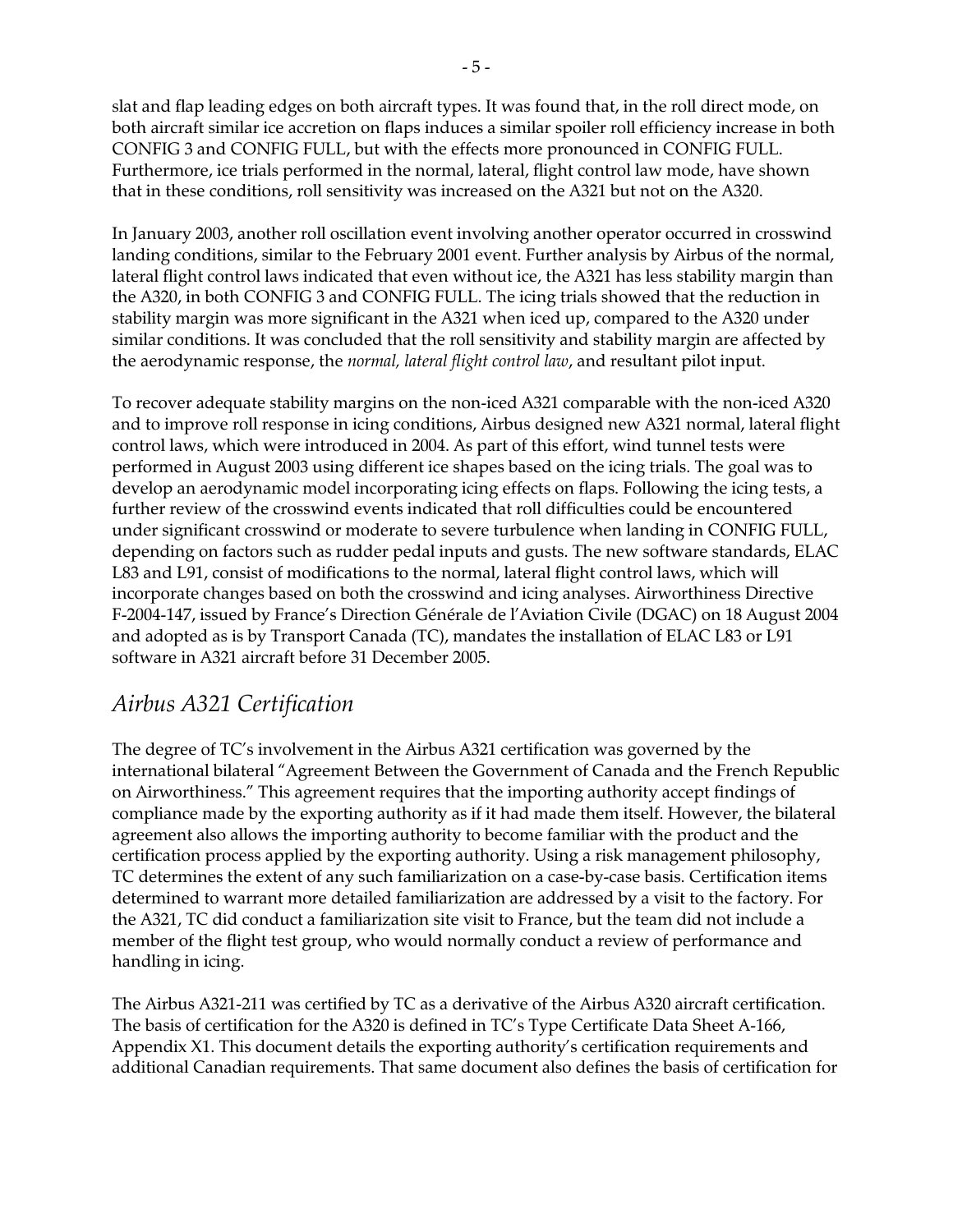the A321 and details the requirements related to icing certification as Joint Aviation Requirement (JAR) 25.1419 (Ice Protection) at Change 11 (identical to Federal Aviation Regulation [FAR] 25.1419 at amendment number 25-23).

For the A320, to demonstrate compliance with these regulations, the exporting authority accepted the methods described in Advisory Circular-Joint ACJ 1419 (Ice Protection - Interpretive Material and Acceptable Means of Compliance) in conjunction with Appendix C of FAR/JAR 25. Transport Canada found that this advisory material did not adequately address the evaluation of performance and handling qualities in icing conditions. Therefore, TC imposed the additional Canadian requirement of complying with TC's Airworthiness Manual Advisory 525/2 (Flight in Icing Conditions - Performance) and Airworthiness Manual Advisory 525/5 (Flight in Icing Conditions - Flight Characteristics). Compliance was shown on the A320 using a combination of flight tests in natural icing and in artificial ice shapes. However, the effect of ice accretion on the leading edge of the flaps was not examined during the A320 certification.

At the time of the A321 certification, the exporting authority (DGAC) required that Airbus use the Joint Aviation Authorities' "Acceptable Means of Compliance" document AMC-F14 (Flight in Icing Conditions, derived from JAA NPA 25F-219 at issue 2, dated 22 January 1992) as a means of demonstrating compliance. In part, this document suggested that the certification programme address flight in icing conditions during landing. Compliance was shown on the A321 using a combination of artificial ice shapes on the A321 and data from A320 flight tests in natural icing. Since this document adequately addressed performance and handling qualities, TC accepted it instead of the two Airworthiness Manual Advisories it had required earlier for the A320.

## *Airplane-pilot Coupling*

Airplane-pilot coupling (APC) is commonly referred to as pilot-induced oscillations and describes a situation in which the aircraft's response is approximately 180 degrees out of phase with the pilot's control input. Airplane-pilot coupling occurs when the dynamics of the aircraft, including the flight control system, and the dynamics of the pilot combine to produce an unstable aircraft. Research indicates that APC usually occurs when a pilot is engaged in a highly demanding task combined with an unforeseen external influence that causes a disturbance requiring the pilot to engage in an aggressive recovery. Typically, such disturbances happen when the aircraft is subjected to strong winds in the approach, or when airframe or controls system changes result in non-linearities in the aerodynamics of the aircraft. FAR 25.143(a) and (b) $^4$  require that an aircraft be safely controllable and manoeuvrable, without exceptional piloting skill and without danger of exceeding the aircraft limiting load factor, under any probable operating conditions.

The Air Canada Flight Crew Training Manual does not contain any information regarding APCs, nor does Air Canada provide training in APC, nor is it required by regulation.

<sup>&</sup>lt;sup>4</sup> The equivalent regulations are used by Transport Canada and the Joint Aviation Authorities.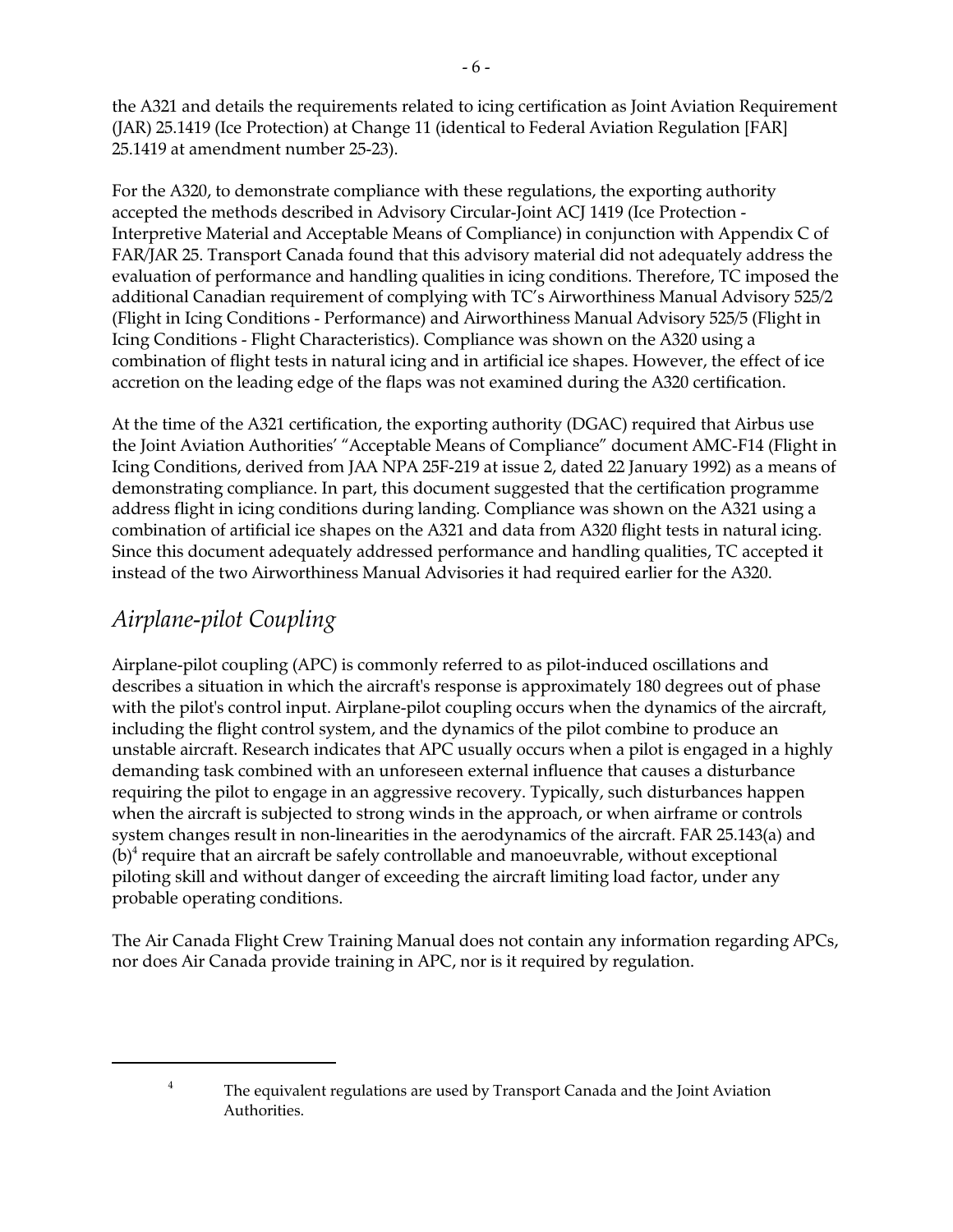## *Analysis*

The roll oscillations encountered during the occurrences investigated in this report resulted from a combination of environmental conditions, modified aircraft aerodynamics in the roll axis, and APC. Crosswinds were not considered a factor in these incidents.

The weather reports of drizzle at the time of the ACA1130 occurrence suggest water droplet size in the range of 100 to 500 microns. Based on this, large droplet icing (supercooled large droplet or SLD) was likely encountered by both aircraft on approach to LBPIA, as cloud conditions were similar during each event. If the droplet size was in fact greater than the range of 40 to 50 microns, the conditions encountered would have been outside the FAR 25 Appendix C certification envelope.

Although the actual size of SLD at the time cannot be clearly determined, the fact remains that other aircraft types made successful landings under similar conditions. It is, therefore, unlikely that the moderate-to-severe icing conditions alone induced these roll oscillations in the occurrence aircraft.

Prior to the occurrences of 07 December 2002, data regarding the A321 aircraft performance in icing were based on its certification and in-service history. As a derivative of the A320, the extent of the A321 icing trials was based in part on the A320 certification results. Specifically, although the A321 has a double-slotted flap system rather than the single-slotted flap arrangement in the A320, both aircraft were considered similar, and the effect of ice accretion on the leading edge of the flaps was not examined during A321 certification. Similarly, any A321 in-service icing anomalies were viewed in the context of the in-service performance of the entire A320 fleet, which revealed no systemic problem. Indeed, for all its certification programmes Airbus considers that ice is accreted in clean configuration.

Analysis of the post-occurrence icing trials concluded that ice accretion on the leading edge of the flaps of both the A320 and A321, and on the flap tabs of the A321, contributed to unusual roll behaviour by modifying the aerodynamic characteristics. Flights performed in roll direct laws on both aircraft showed that both A320 and A321 ice accretion with flaps extended induces an increase in roll spoiler efficiency in both CONFIG 3 and CONFIG FULL. This increase was higher in CONFIG FULL than in CONFIG 3.

Further examination of the phenomenon using the normal, lateral flight control laws determined that the increase in roll sensitivity was a significant factor only on the A321 aircraft. Specifically, analysis of the normal, lateral flight control laws for both aircraft concluded that the roll sensitivity stability margin on an A321 in icing conditions in CONFIG FULL was significantly reduced compared to the A320. Changes to the ELAC software would alter the normal, lateral flight control laws to establish an acceptable roll sensitivity stability margin under these conditions.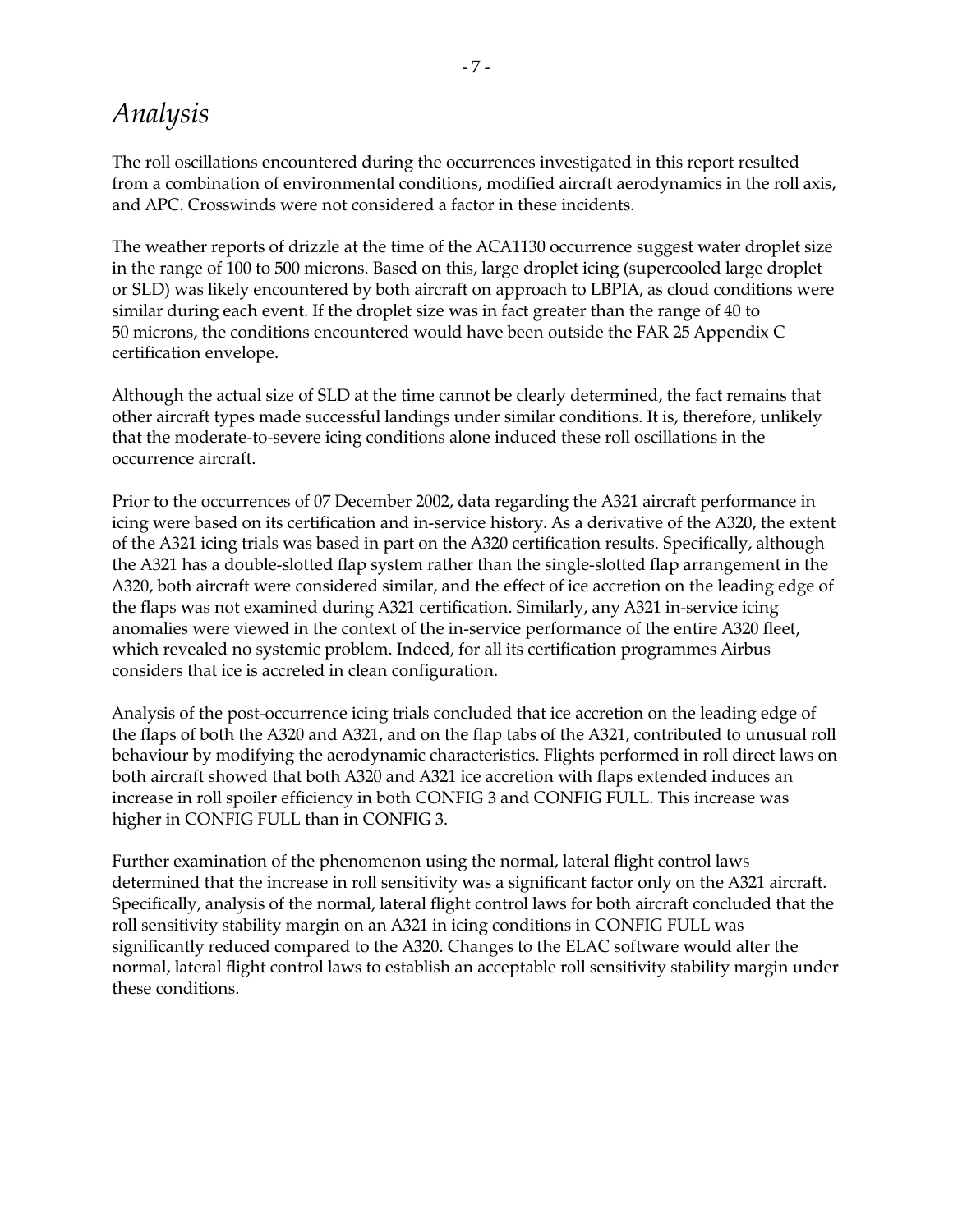FAR 25.143(a) and (b) $^5$  require that an aircraft be safely controllable and manoeuvrable, without exceptional piloting skill and without danger of exceeding the aircraft limiting load factor, under any probable operating conditions. The roll sensitivity is a function of pilot input; the normal, lateral flight control law; and the aircraft aerodynamic response. With ACA457 and ACA1130, the ice accretion on the flaps contributed to unusual roll behaviour by modifying the aerodynamic response in the roll axis. This change in aerodynamic characteristics, when combined with normal, lateral flight control law and pilot input, resulted in an unstable aircraft.

# *Findings as to Causes and Contributing Factors*

- 1. The A321 normal, lateral flight control laws programmed into the elevator aileron computer provided higher roll efficiency in CONFIG FULL than in CONFIG 3, which resulted in a reduced stability margin in icing conditions.
- 2. The external influence of the ice on the leading edge of the flaps changed the aircraft aerodynamics, which, when combined with pilot input and the normal, lateral flight control law, resulted in airplane-pilot coupling, which produced an unstable aircraft.

# *Findings as to Risk*

- 1. Flight tests in natural icing conditions were not accomplished in any configuration in the A321 to determine if an acceptable level of safety existed in the handling characteristics.
- 2. It is likely that the icing conditions encountered by both aircraft were outside the Federal Aviation Regulation 25, Appendix C envelopes used for certification of the A321.
- 3. After these occurrences, flight tests in natural icing confirmed that with flaps extended, ice accretion on the flap leading edges increased roll sensitivity in the normal, lateral flight control law on the A321.

<sup>&</sup>lt;sup>5</sup> The equivalent regulations are used by Transport Canada and the Joint Aviation Authorities.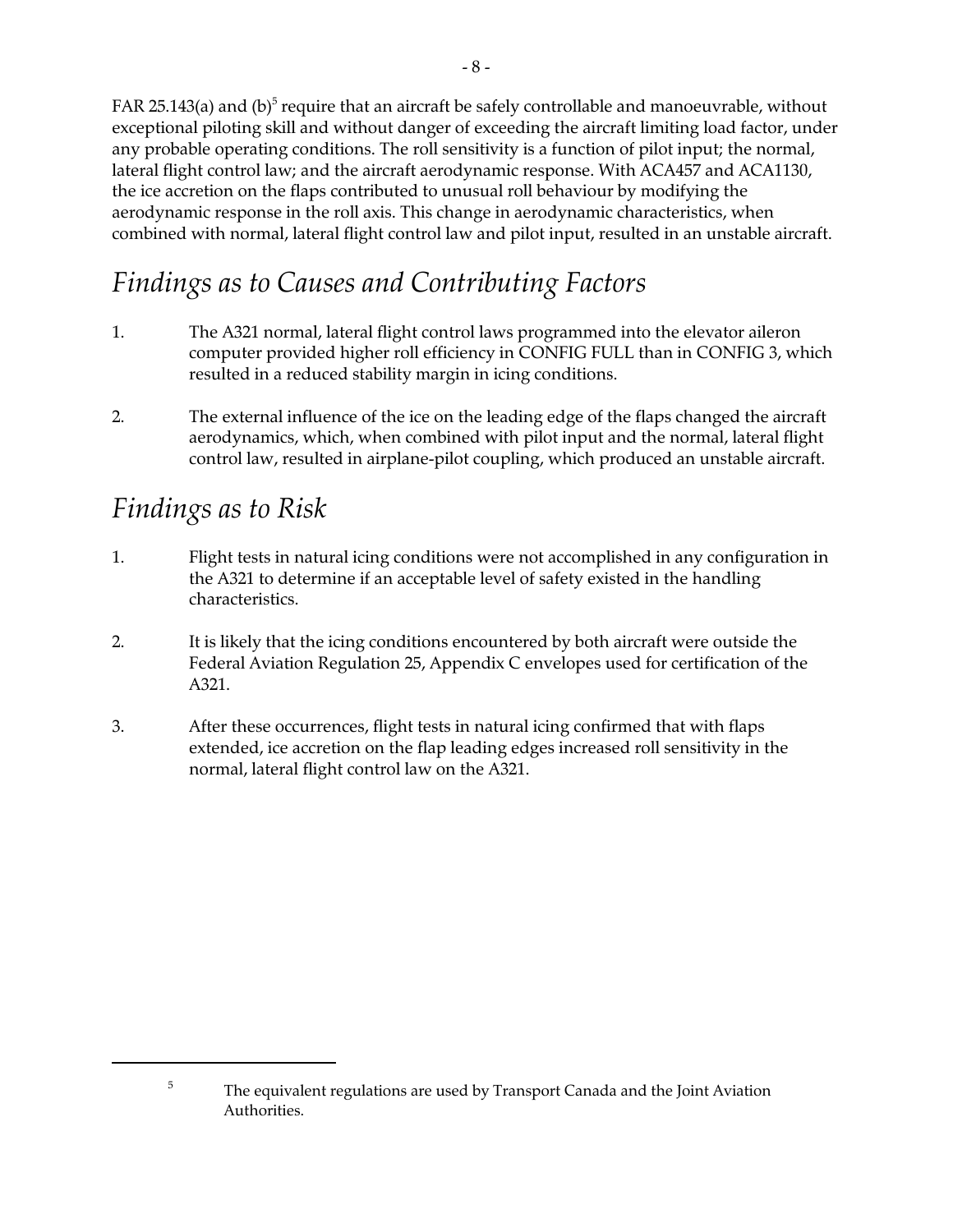# *Other Findings*

- 1. The flight crews of both aircraft had received up-to-date weather information prior to the approach and landing.
- 2. The flight crews of both aircraft followed the applicable Air Canada *A321 Aircraft Operating Manual* instructions for flight in icing conditions by adding five knots to the VLS.
- 3. The flight crews were not trained in recovery from airplane-pilot coupling oscillations. Such training was not required by regulation.

## *Safety Action Taken*

#### *Airbus*

As a result of these occurrences, Airbus issued a Flight Operations Telex (FOT) STL 999.138/02 on 20 December 2002 to all A321 operators on the subject of "Lateral Control Event During Landing in Icing Conditions." The FOT provided information on the reason for issue, the technical explanation, further action to be taken, an operational recommendation, and follow-up information. Airbus offered the following operational recommendation:

When moderate-to-severe icing conditions are anticipated, the use of CONFIG 3 for landing is recommended.

Time for flight in icing conditions with the flaps extended should be minimized (refer also to [Flight Crew Operating Manual] FCOM 3.04.30 page 1).

> In addition, if during the approach, significant ice accumulation is suspected on the non-de-iced parts of the airframe (using the visual ice indicator), the minimum approach speed must not be lower than VLS plus 10 knots, and the landing distance should be multiplied by 1.15, as already stated in FCOM 3.04.30 page 1.

In June 2003, Airbus issued Operations Engineering Bulletin No. 153/1, which provided A321 operators with an explanation of potential roll control difficulties being experienced in icing conditions. Essentially, ice accretion on the leading edge of the flaps and flap tabs contributed to unusual roll behaviour by modifying the aerodynamic characteristics in the roll axis. The bulletin went on to repeat its recommendation, that when moderate-to-severe icing conditions are anticipated during approach, CONFIG 3 be used for landing. The bulletin also advised that Airbus corrective action consisted of redesign to the elevator aileron computer (ELAC) software (ELAC L83 and L91 standards) to improve the stability margins of the A321 normal, lateral flight control laws.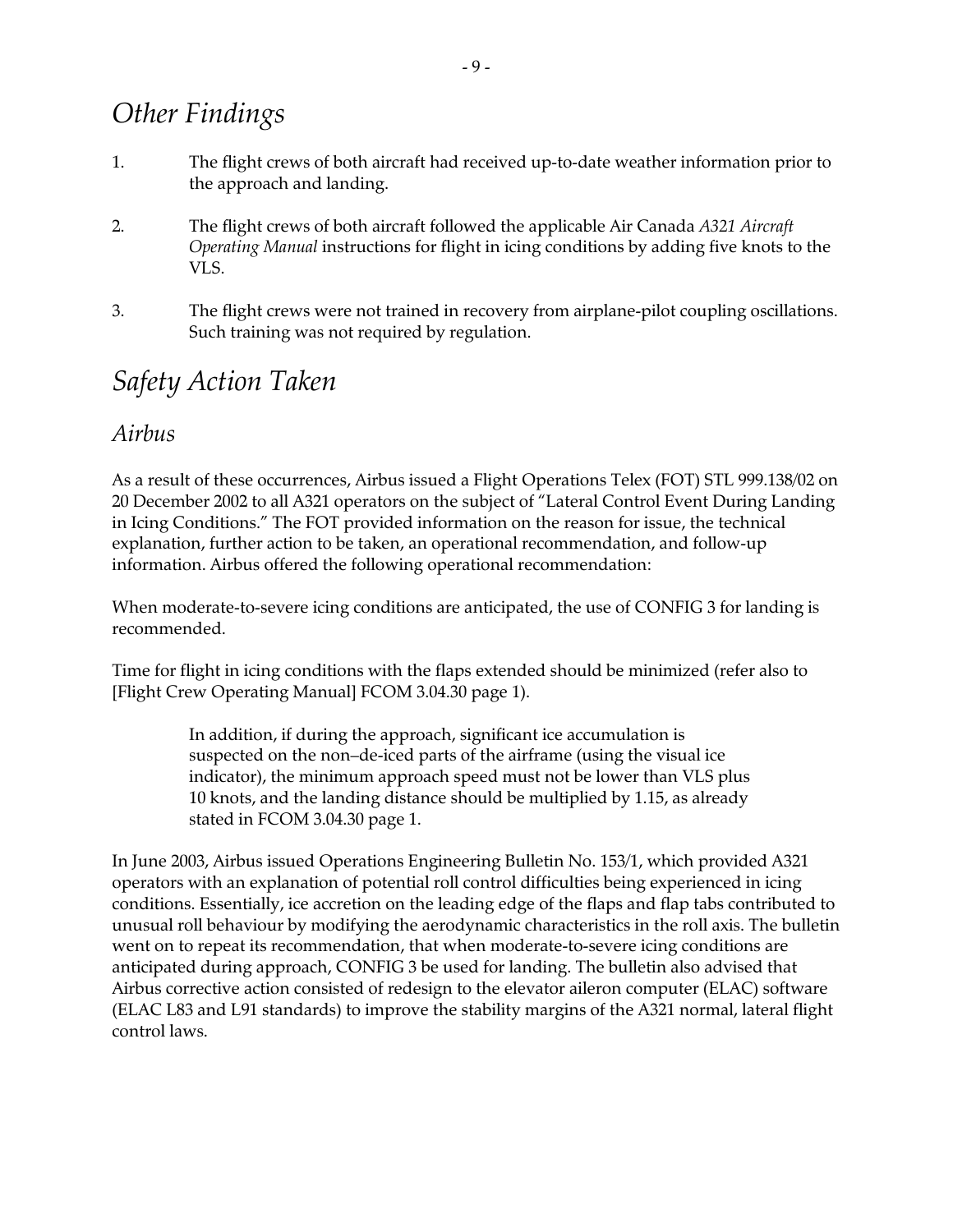Subsequently, Airbus issued an aircraft flight manual (AFM) revision (AFM TR 4.03.00/20) requiring that the operational limitations dealing with using CONFIG 3 when landing in icing conditions, previously promulgated through the FOT and Operations Engineering Bulletin No. 153/1, be added to the A321 AFM.

As indicated in its previous communications to operators, between 09 March and 04 June 2004, Airbus issued service bulletins (SB A320-27-1151 and SB A320-27-1152) to provide the required ELAC software updates. Incorporation of these service bulletins will rescind the operational limitations.

### *Air Canada*

On 09 December 2002, the Chief Pilot, A319/A320/A321 at Air Canada issued A321 Aircraft Technical Bulletin No. 124. It stated:

> We are investigating two cases of reduced roll response on approach with significant airframe ice accretion. As a precaution and until further notice, CONFIG FULL landings are prohibited under these conditions. Refer to QRH [Quick Reference Handbook] 2.25 for VLS additive with ice accretion.

Crews are reminded of the SOP [standard operating procedure] caution: "Prolonged flight in icing conditions with slats extended should be avoided."

### *Direction GÈnÈrale de líAviation Civile*

On 15 October 2003, Direction Générale de l'Aviation Civile (DGAC) issued Airworthiness Directive 2003-388(B), which mandated the A321 operational limitations introduced by Airbus' Aircraft Flight Manual TR 4.03.00/20. On 18 August 2004, the DGAC issued Airworthiness Directive F-2004-147, which restated the operational limitations imposed by Airworthiness Directive 2003-388(B) and further mandated that, before 31 December 2005, ELAC L83 or L91 software be implemented in accordance with SB A320-27-1151 or SB A320-27-1152, respectively.

#### *Transport Canada and Federal Aviation Administration*

By 18 February 2004, both Transport Canada and the Federal Aviation Administration (FAA) had adopted Airworthiness Directive 2003-388(B). Transport Canada has adopted DGAC's Airworthiness Directive No. F-2004-147; however, the FAA advises that an FAA Airworthiness Directive will be issued after the FAAís Notice of Proposed Rulemaking process is complete.